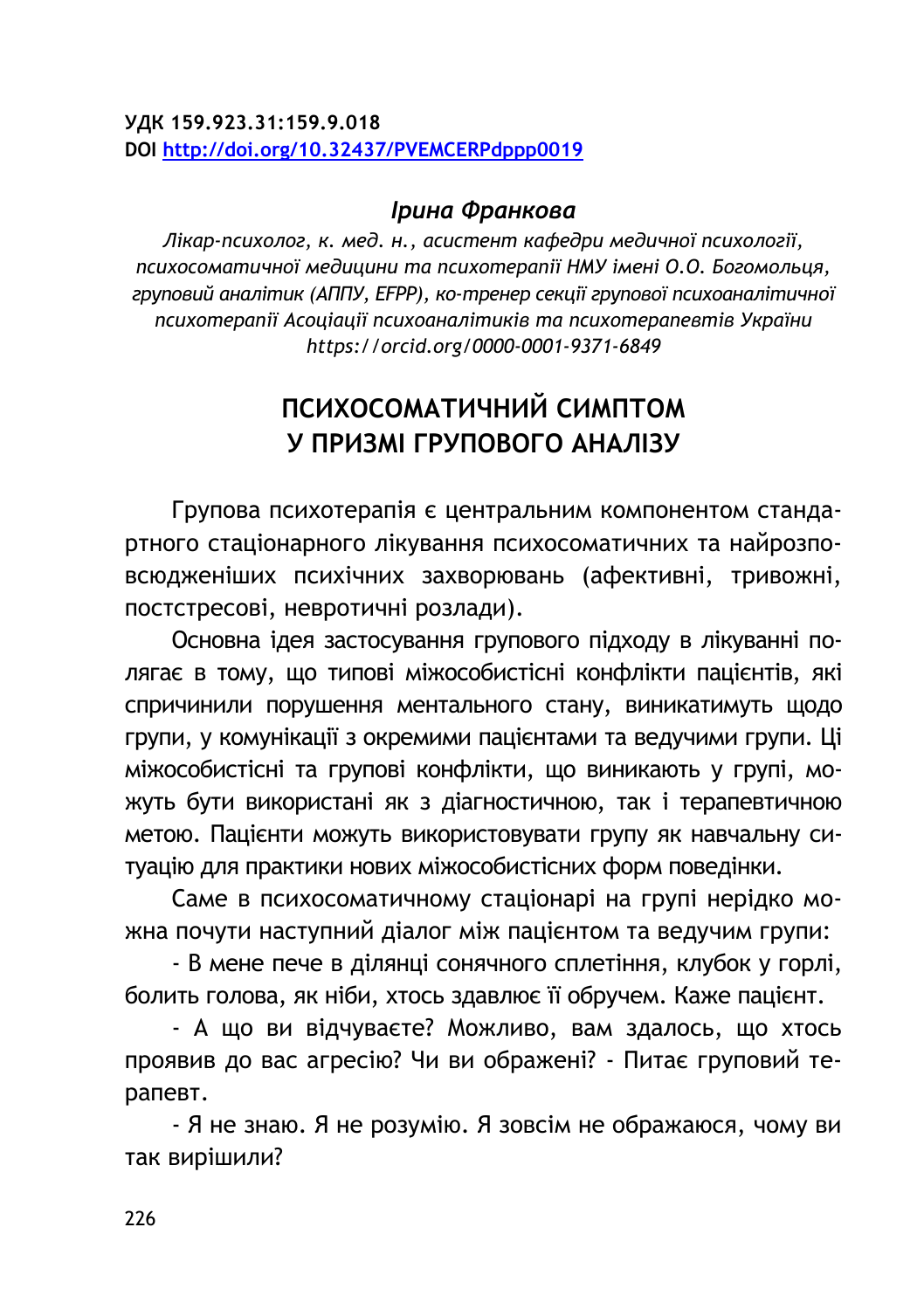### **Алекситимія**

Саме таким чином пацієнт описує конфлікт у своїх стосунках, і через такий спосіб психосоматичним пацієнтам часто приписують іпохондричність, так ніби вони зациклені на тілесних відчуттях. Насправді це не так. Коли пацієнт скаржиться, ми спостерігаємо тілесні компоненти емоцій, що виникли у відповідь на конфлікт (ком в горлі, біль), але пацієнт їх не усвідомлює, тому й не може вербалізувати.

З нейробіологічної точки зору складність з вербалізацією виникає через недостатність нейронних зв'язків між (1) лімбічною системою, (2) асоціативною корою головного мозку (відповідає за сприйняття і зберігання інформації з різних аналізаторів, в тому числі від тіла), і (3) скроневими та лобними відділами кори головного мозку, що відповідають за сприйняття і артикуляцію мови. Описане явише лежить в основі сучасного розуміння такого феномена, як алекситимія та в нейронауці має назву недостатнього нейронного пруннінга (Sander, 2013). Алекситимія тісно зв'язана із психосоматичною медициною та появою психосоматичних симптомів, сучасні дослідники виділяють чіткі критерії для даного феномену (Fava et al., 2017).

Тож, щоб підтвердити наявність алекситимії потрібна присутність трьох і більше з наступних 6 характеристик:

1. Нездатність/складність підібрати слова для опису емоцій;

2. Тенденція описувати деталі замість почуттів (наприклад, обставини, що оточують, а не почуття);

3. Відсутність багатої фантазії, внутрішнього життя;

4. Зміст думок пов'язаний більшою мірою з зовнішніми подіями, ніж з фантазією або емоціями;

5. Незнання загальних соматичних реакцій, які супроводжують переживання різних почуттів;

6. Раптові, часто недоречні, агресивні спалахи.

Якшо людина погано розуміє власні емоційні реакції, не дивно, що емоції інших людей для неї теж є недоступними для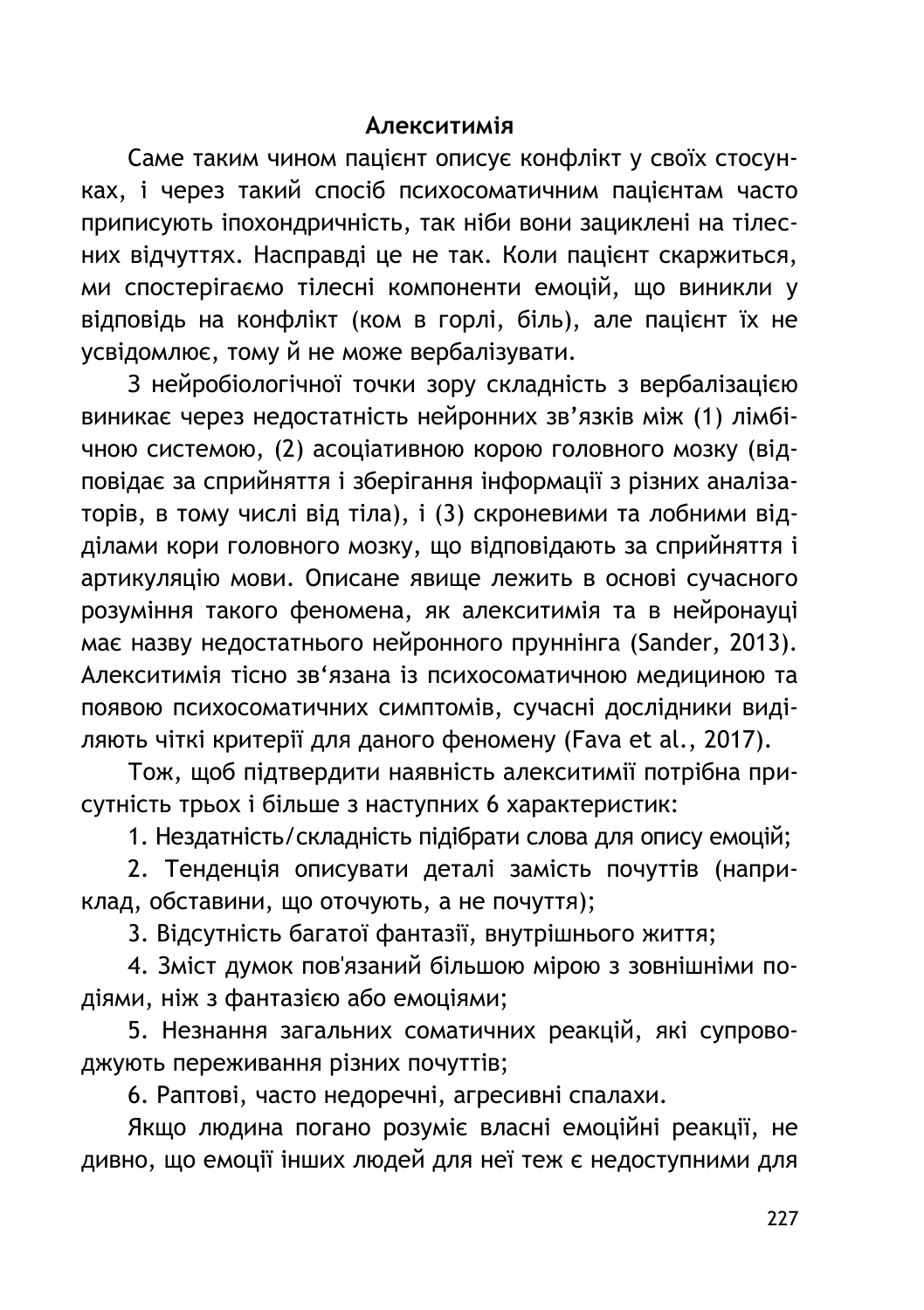розуміння. Тож алекситимія робить взаємостосунки досить складними.

# Невербальна комунікація

Значний внесок у розуміння особливостей формування МІЖОСО ОИСТІСНИХ СТОСУНКІВ І ЇХ ЗНАЧЕННЯ ДЛЯ ДОЗВИТКУ ПСИХОсоматичних розладів роблять сучасні дослідники теорії прив'язаності такі як Беатріс Біб. Вона займається спостереженням за немовлятами за допомогою мікроаналізу (Beebe et al,, 2010). Доктор Біб вивчає якість невербальної комунікації між матір'ю і дитям віком 4 місяці за допомогою посекундного детального аналізу відеозаписів одночасно з обличчя матері та дитя під час їх взаємодії. За допомогою даного спостереження виявлено, що якість невербальної комунікації в 4 місяці визначає стиль прив'язаності дитини у віці 1 року, а також:

- соціальний і когнітивний розвиток дитини;
- здатність переносити та регулювати стрес;
- здатність до емпатії;

• здатність формувати любовні відносини та можливість вступати в близькі стосунки.



Тож природа контакту дитини з грудьми матері, з матір'ю, а пізніше з сім'єю предиспонує спосіб і характер побудови стосунків із соціумом (Рис.1). Тож з алекситимічність пов'язана з низьким рівнем налаштованості, емпатії та сприйнятливості з боку опікунів.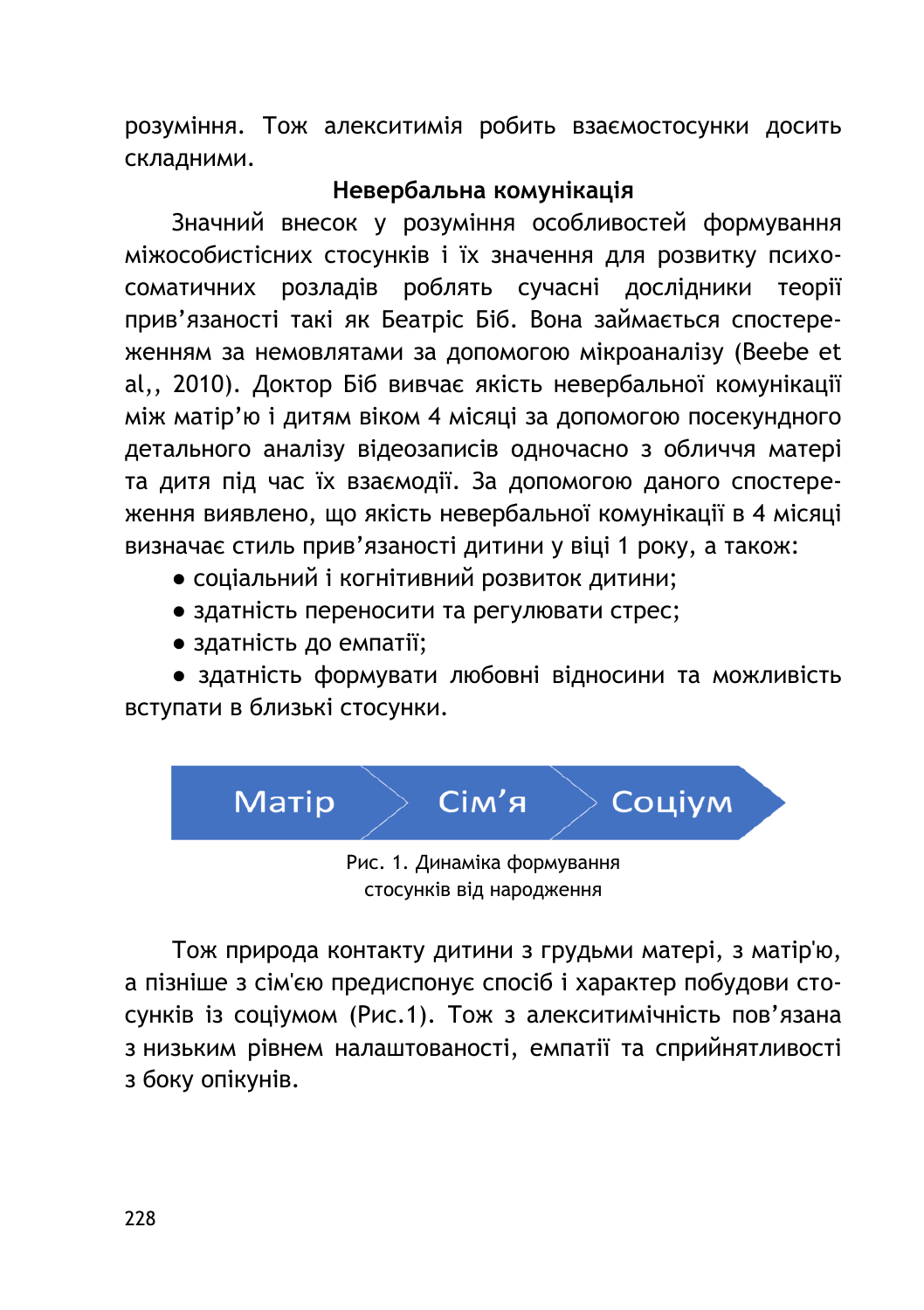## Стиль прив'язаності та психосоматика

Відомо, що у дорослих розподіл стилів прив'язаності виявлених за допомогою інтерв'ю розробленого Мері Мейн (Adult Attachment Interview, M. Main) виглядає наступним чином:

- Надійно безпечний стиль прив'язаності (50-65%);
- Уникаючий стиль прив'язаності (20-30%);
- Амбівалентний (тривожний) стиль прив'язаності (15-20%);
- "Не розв'язана травма"  $(19%)$ .

Чи цей розподіл справедливий і для пацієнтів психосоматичного стаціонару? Виявляється ні. У вибірці психіатричних пацієнтів (n=439) превалював стиль прив'язаності "нерозв'язана травма" (40%) (Van Ijzendoorn, 1995). Серед пацієнтів з депресією превалював амбівалентний стиль прихильності (50%) (Dozier, 2008). Варто пам'ятати, що активується та чи інша система прив'язаності й в ситуації хвороби, а не тільки небезпеки чи сепарації.

Тож в психотерапевтичній групі психосоматичного стаціонару ми частіше за все стикаємося з пацієнтами з ознаками надмірної залежності та сепараційної тривоги, вони часто суперечливі в зображенні минулих прив'язаностей, їм бракує об'єктивності (амбівалентний стиль). А пацієнти з «не розв'язаною травмою" внаслідок травматичного досвіду часто мають зловживання або обривають зв'язок (довгі паузи, беземоційність, жорстокість).

Для дорослих людей підтримувати контакт з афективним життям групи може виявитися настільки ж важким завданням, як і для немовляти встановлення контакту з материнськими грудями. З моменту появи на світ людина існує і розвивається тільки в тісній взаємодії із собі подібними, (сім'я, соціум). Поза цим оточення саме фізичне виживання індивіда більш ніж сумнівно, а психічне становлення його як людини просто не-МОЖЛИВО.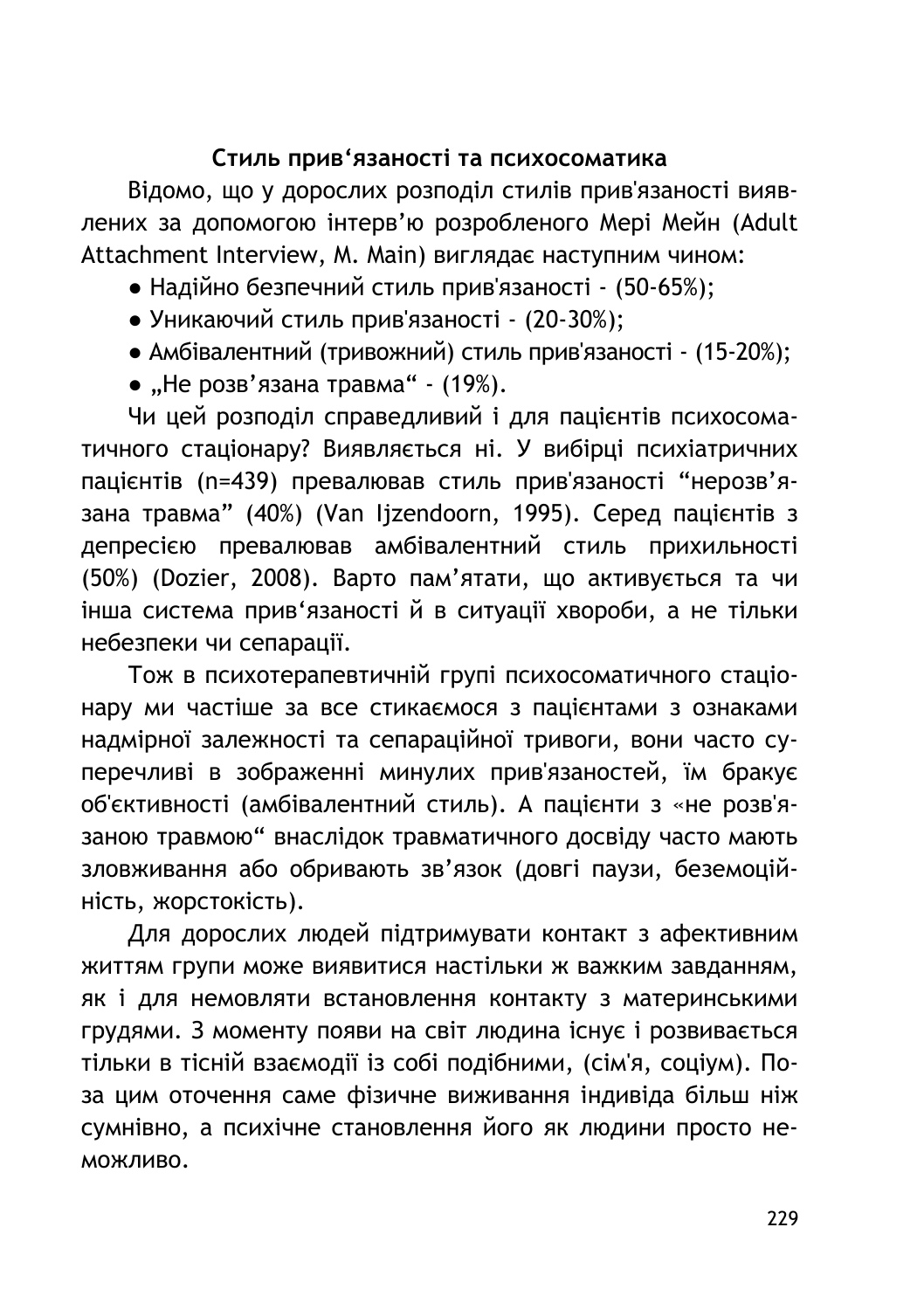# Комунікація і терапевтичний процес

Комунікація в групі - процес фундаментальний. Комунікація це усі процеси, які протікають між людьми в групі (свідомі та несвідомі, навмисні і ненавмисні, зрозумілі і незрозумілі). Будь то вербальні, невербальні послання або скарги на симптоми. Психосоматичний симптом - це спроба висловити конфлікт (як наведено у прикладі на початку даного тексту) і одночасно бажання приховати його, це так зване компромісне үтворення. Коли проблема усвідомлена вона може бути комунікована (почута) і зрозуміла за допомогою проговорення. В групаналітичному підході нам звично говорити про так звану "групову матрицю" - гіпотетичну мережу комунікативних зв'язків і відносин між членами групи. Річ у тому, що учасники групи формують перенесення не тільки на ведучого групи, але й один на одного, а також до групи як до єдиного цілого. У відношенні один до одного, щодо психотерапевта і групи учасники також розвивають специфічні способи поведінки. Мета в групової психотерапії з позиції групаналітичної теорії полягає у впливі на зв'язаність, комунікацію і взаємодію між учасниками.

# Ефективність групової терапії

Групова терапія ефективна як амбулаторний метод лікування при різних психологічних розладах, коли пацієнти отримують лише групове лікування (Burlingame, MacKenzie, & Strauss, 2004), так і для стаціонарних пацієнтів (Kösters, M., Burlingame, G. M., Nachtigall, C., & Strauss, B. (2006). Дослідження Kordy, H., Von Rad, M., & Senf, W. (1990) показує, що 90% пацієнтів приписують частину покращення свого стану досвіду перебування в терапевтичній групі та розглядають її як центральний по важливості досвід лікування в стаціонарі.

В більшості емпіричних досліджень групової психотерапії для виміру ефективності науковці зосереджувались на змінних про відносини у групі, а саме: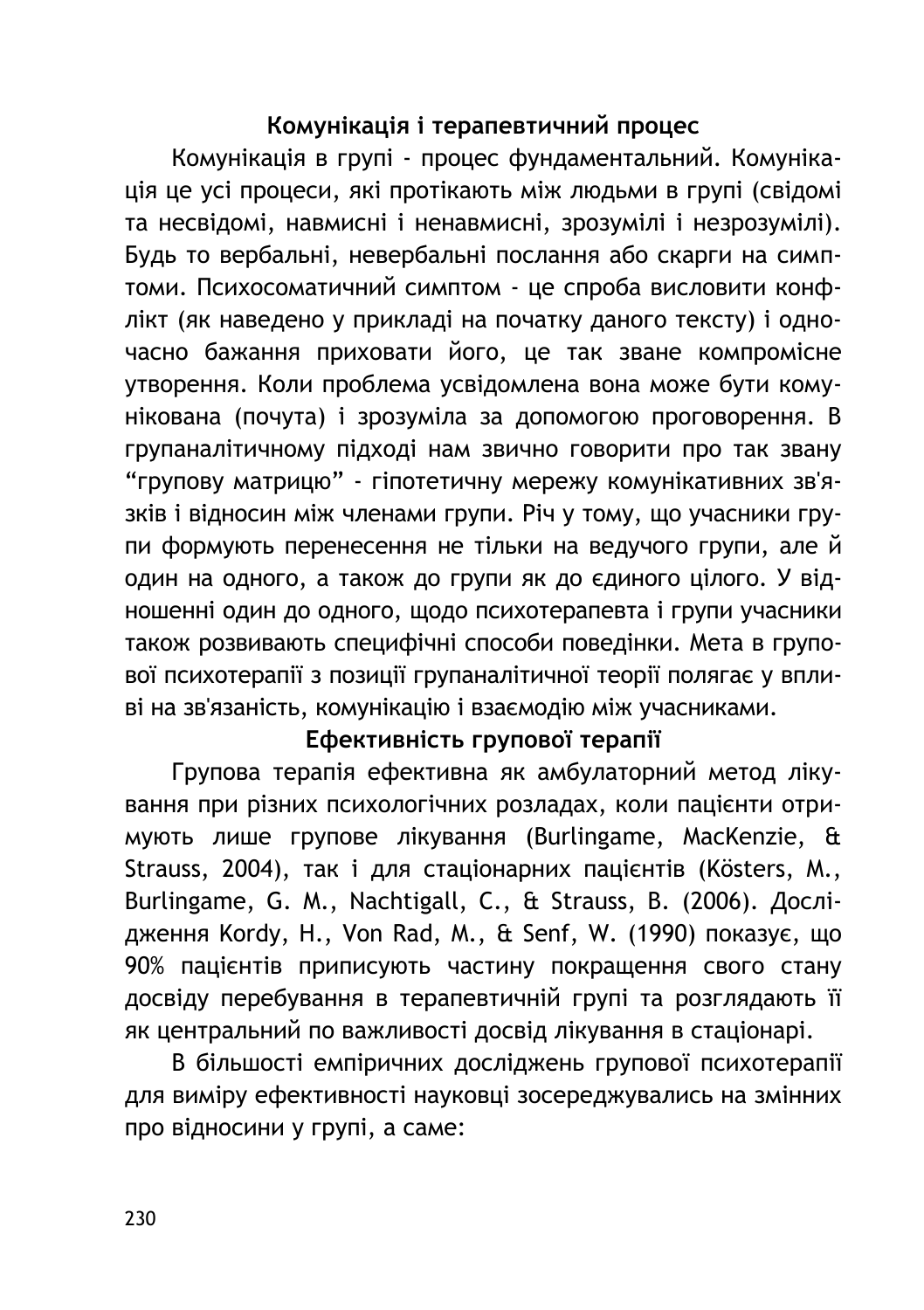≻ когезія (згуртованість), що включає відносну прив'язаність членів групи один до одного, до ведучого, а також до групи в цілому

**≻ груповий клімат** 

**≻ терапевтичний альянс** 

 $>$ емпатія

**► відчуття себе учасником групи** 

Рівень когезії становить особливий клінічний інтерес для дослідників, оскільки міжособистісні проблеми типових психосоматичних пацієнтів часто стосуються проблем з регулюванням близькості та відстані у відносинах (Burlingame, G. M., McClendon, D. T., & Yang, C. (2018). Хоча при більш детальному вивченні літератури можна знайти суперечливі дані щодо ефекту та значення когезії на поліпшення стану пацієнтів в процесі лікування (Рис. 2).

> Сприятливий ефект в різних умовах та терапевтичних підходах (амбулаторних, стаціонарних групах. закритих, відкритих, на індивідуальному та груповому рівні (Budman et al., 1989; Marziali, Munroe-Blum, & McCleary, 1997; Strauss & Burgmeier-Lohse, 1994; Johnson et al., 2008).

Інші дослідження не виявили позитивного зв'язку між високою згуртованістю та симптоматичним поліпшенням для психодинамічних груп. когнітивно-поведінкових груп пацієнтів (Lorentzen, Sexton, & Hogland, 2004; Oei & Browne, 2006; Sammet, Staats, & Schauenburg, 2004).

Рис. 2. Ефект когезії на лікування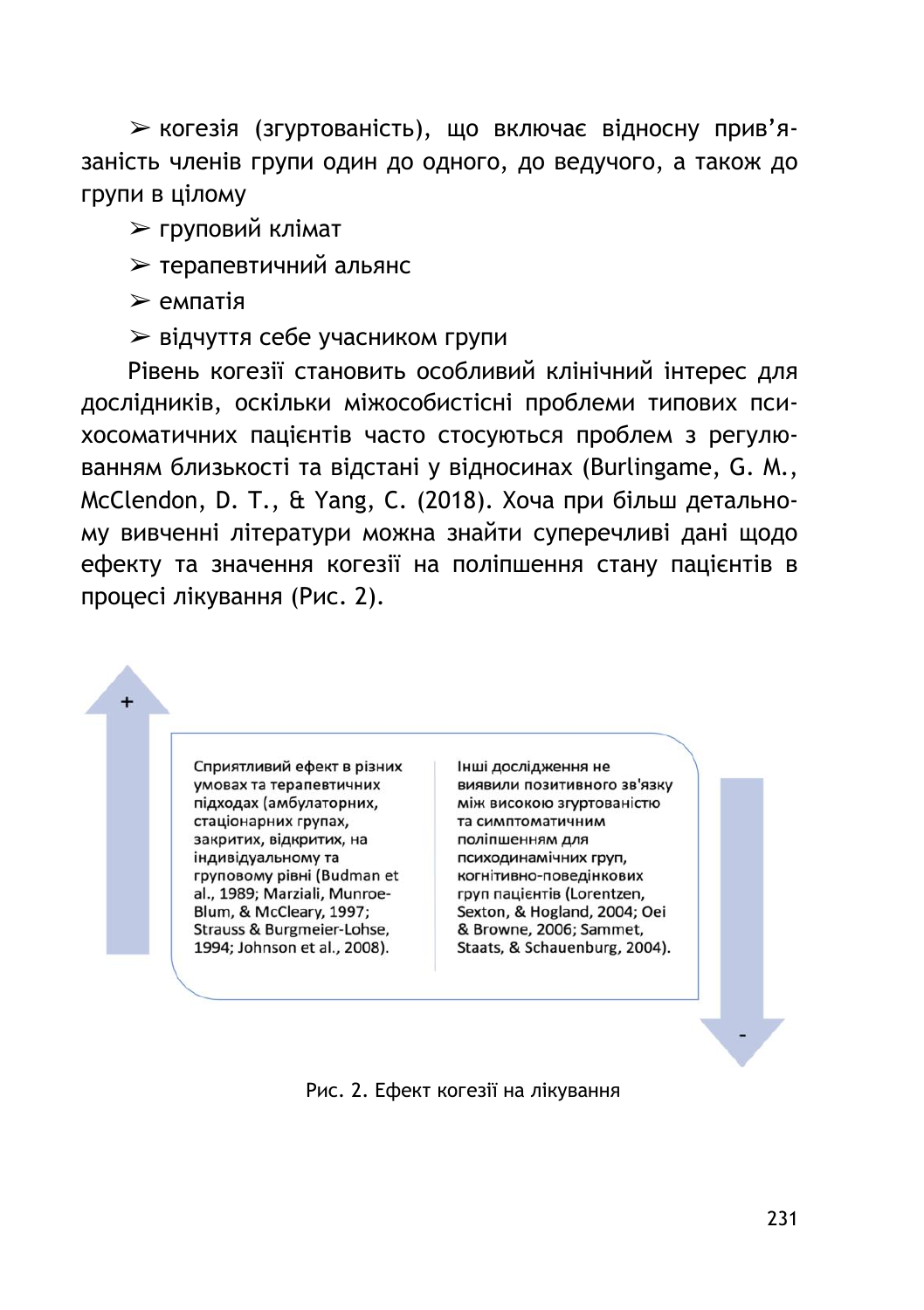Вивченням даної дилеми та ефекту індивідуальної когезії Й інтерперсонального стилю (приналежність чи домінування) на результат психодинамічно-орієнтованої групової терапії у рамках стаціонарного лікування займається німецький психоƹƶƴƨƺƶƳƶƫ ГƭƵƵǍƵƫ ƠƨƻƭƵƩƻƸƫ (Dinger, U., & Schauenburg, H., 2010). В дослідження під його керівництвом увійшли 327 пацієнтів (226 жінок, 101 чоловік), які проходили лікування мультимодальною стаціонарною груповою психотерапією в університетській клініці Гьоттінген, Німеччина. У пацієнтів превалювали діагнози: афективні розлади (61,5%), тривожні (24,2%), розлади харчової поведінки (18,7%), соматоформні розлади (15,3%), розлад адаптації (8,0%), обсесивно-компульсивний розлад (4,6%). Результати показали, що вищий рівень згуртованості (когезії), а також збільшення ступеня згуртованість з часом були пов'язані з поліпшенням симптомів у психічній сфері. З літератури також відомо, що пацієнти з високим рівнем дистресу відчувають нижчий рівень згуртованості, а низька згуртованість, в свою чергу, є предиктором поганої відвідуваності групової терапії (Ogrodniczuk, Piper, Joyce, 2006).

Важливою знахідкою стало те, що пацієнти, які повідомляли про міжособистісні проблеми до лікування, а саме занадто доброзичливе ставлення до оточення, мали покращення загального стану під час стаціонарної групової терапії, коли їх особистий досвід згуртованості зменшувався (тобто дистанція стосовно інших учасників збільшувалась). А пацієнти з міжособистісними проблемами, пов'язаними з низькою приналежністю (наприклад, ворожість або холодність), повідомляли про значне зменшення симптомів, коли їхнє почуття згуртованості зросло. Це трактувалось як зростання компетенцій, комплементарних провідній проблемі пацієнтів.

Група має стати таким простором, в якому можливі менталізація та рефлексія (Fonagy, 2013) щодо наступних тез:

• Бачення себе та інших як думаючих і відчуваючих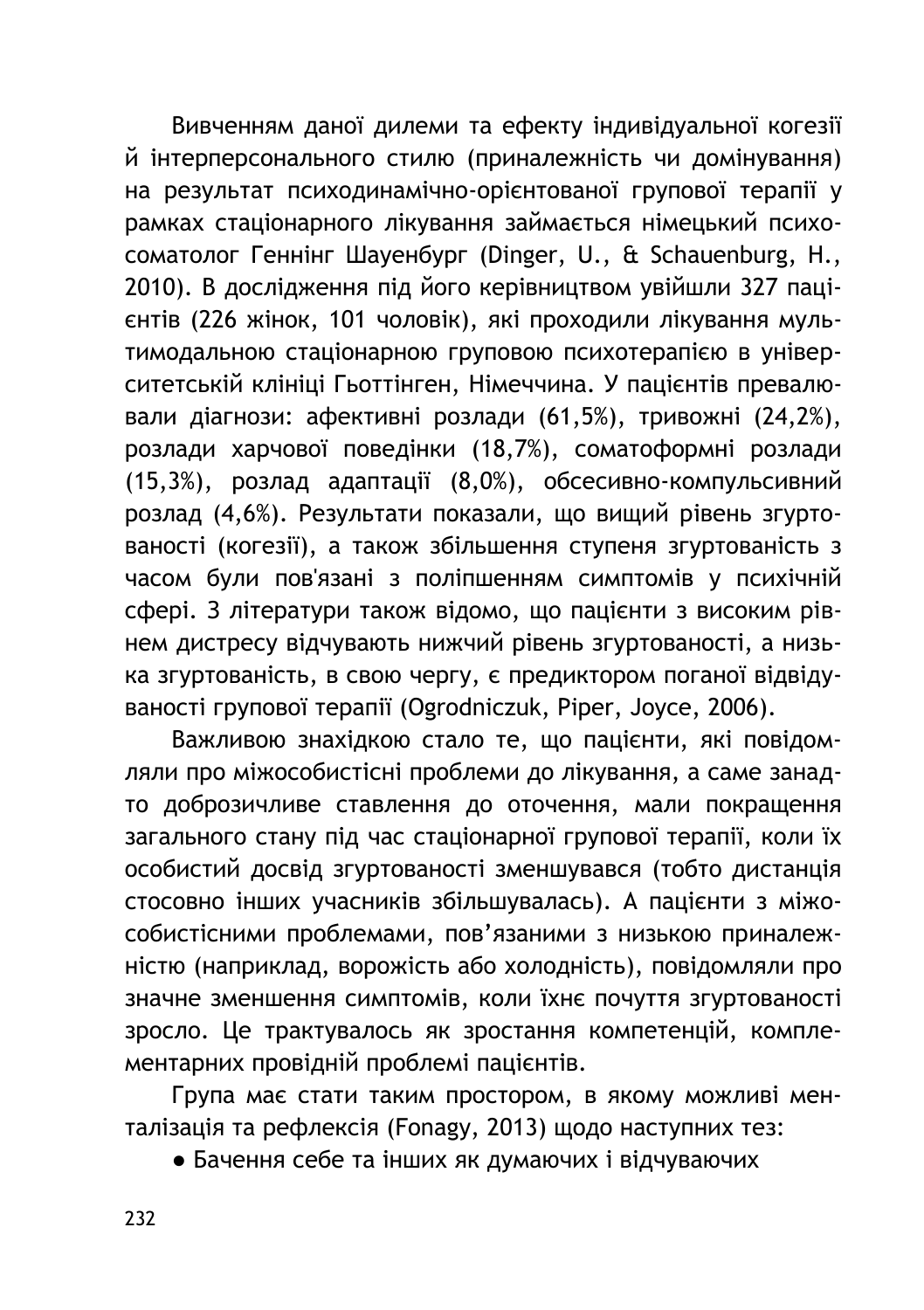- Переймання різних перспектив/ точок зору
- $\bullet$  Антиципація реакції інших
- Рефлексія зміни внутрішніх станів та їх наслідків

### **Висновки**

Якість невербальної комунікації в парі мати-немовля, стиль прив'язаності та рівень алекситимії грають важливу роль у розвитку психосоматичних захворювань. З нейробіологічної точки зору це пов'язано з недостатнім нейронним пруннінгом. Психоаналітична теорія та теорія прив'язаності перекидає місток від низького рівня налаштованості, емпатії та сприйнятливості матері в ранньому віці немовля до проблем з емпатією, регуляцією стресу та дистанції в стосунках із соціумом, що призводить до браку соціальної підтримки та психосоматичної хвороби. Ефективним амбулаторним так і стаціонарним методом лікування є групова терапія, де з позиції групаналітичної теорії основна мета полягає у впливі на зв'язаність, комунікацію і взаємодію між учасниками відповідно до провідних проблем пацієнтів. Бо різні пацієнти отримують користь від різних аспектів групової терапії в залежності від їх стилів прив'язаності.

### Література:

- 1. Burlingame, G. M., Fuhriman, A., & Johnson, J. E. (2004). Process and outcome in group counseling and psychotherapy. Handbook of group counseling and psychotherapy, 49-61.
- 2. Burlingame, G. M., McClendon, D. T., & Yang, C. (2018). Cohesion in group therapy: A meta-analysis. Psychotherapy, 55(4), 384.
- 3. Dinger, U., & Schauenburg, H. (2010). Effects of individual cohesion and patient interpersonal style on outcome in psychodynamically oriented inpatient group psychotherapy. Psychotherapy Research, 20(1), 22-29.
- 4. Fava, G. A., Cosci, F., & Sonino, N. (2017). Current psychosomatic practice. Psychotherapy and Psychosomatics, 86(1), 13-30.
- 5. Bateman, A., & Fonagy, P. (2013). Mentalization-based treatment. Psychoanalytic inquiry, 33(6), 595-613.
- 6. George, C., Kaplan, N., & Main, M. (1996). Adult attachment interview.